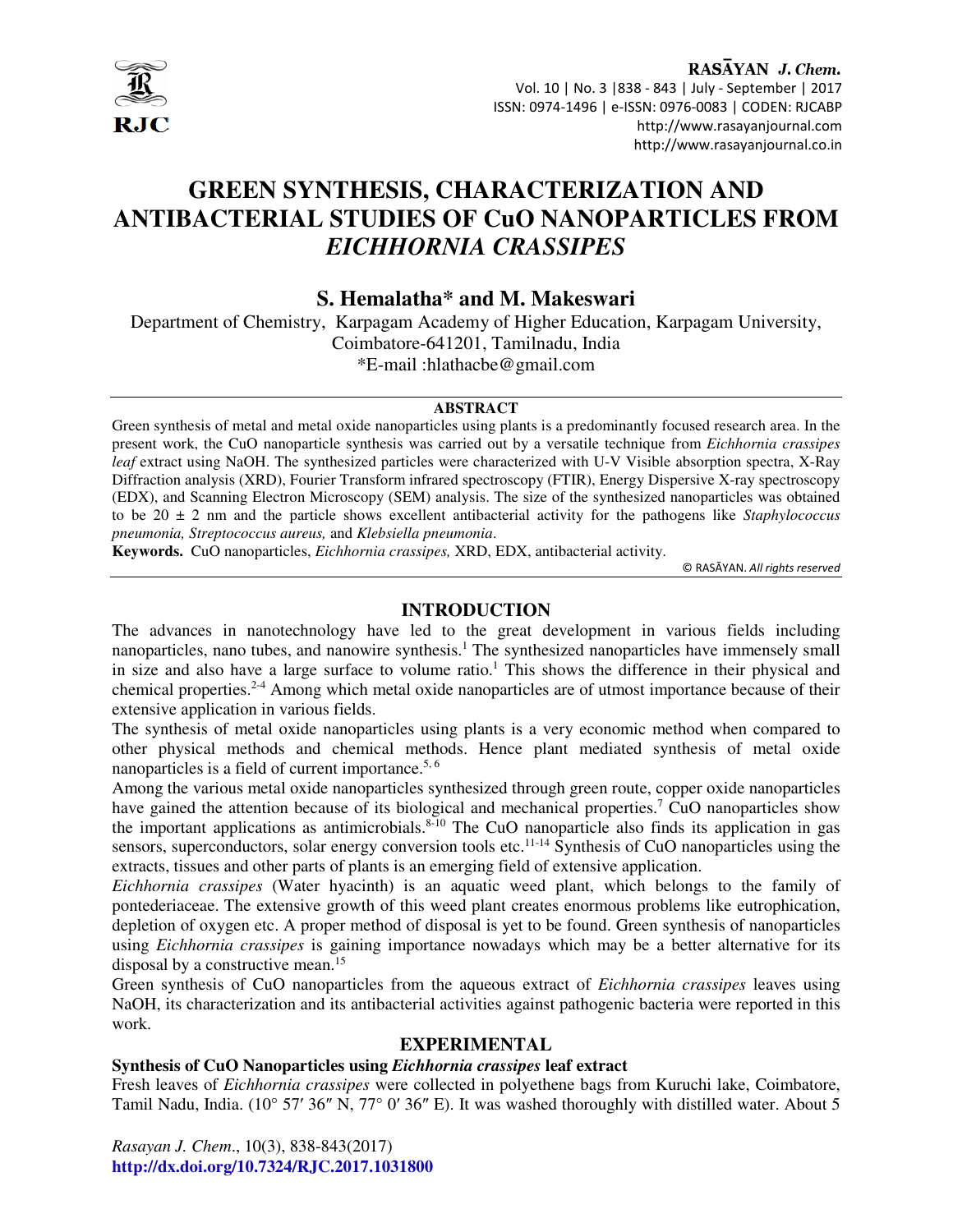gm of the leaves were cut and ground finely in a mortar and pestle. It was extracted with 100ml of distilled water in a conical flask. The extract was heated for about 1 hour and filtered (Whatman 40 filter paper). It was then stored for further use in the refrigerator.

Copper sulfate was used as the precursor. 1 M Copper sulfate solution was prepared and heated for an hour in a water bath. Then it was mixed with the extract under continuous stirring for one hour. Then 2 gms of NaOH pellets were added and stirred continuously for half an hour. A black precipitate obtained was filtered, washed and dried.

#### **Characterization studies of CuO Nanoparticles**

The optical property of the prepared CuO nanoparticles was analyzed by UV-Visible [Shimadzu] absorption spectra. Crystallinity and crystal phases were identified with X-Ray Diffraction [Perkin– Elmer] spectrometer. Functional group analysis was done with FTIR [Shimadzu] Spectrometer. Elemental analysis was done with the Energy Dispersive X-Ray [RONTEC'S EDX system] spectrometer. Particle morphology was analyzed by Scanning Electron Microscope [Model JSM6390LV].

#### **Antibacterial activity of CuO nanoparticles**

The antibacterial activity of CuO nanoparticles against bacterial pathogens was determined by a revised Kirby Bauer well diffusion method.<sup>16</sup>*Streptococcus pneumonia, Staphylococcus aureus,* and *Klebsiella pneumonia* were provided by Microbiology Department, Karpagam University, Coimbatore, India. In this analysis, the positive control used was tetracycline. The microbes were cultured in nutrient broth. Then it was incubated at a temperature of 37  $\degree$  C for about 12 hours. A 100 Microliter ( $\mu$ L) solution of broth microbial culture was prepared which was then blown out on Muller Hinton agar plates. The plates were left undisturbed for about 10 minutes to enhance culture absorption. With a sterile gel puncher, the wells (5 mm size) were pierced into the agar. Using a micropipette a 100 Microliter  $(\mu L)$  solution (50  $\mu$ g/ml and 25 µg/ml) of CuO nanoparticles and 100 Microliter (µL) solutions (10 µg/ml) of the positive control (tetracycline) were taken which was then shifted to the wells kept in all plates. The incubation was carried out at a temperature of  $37^{\circ}$  C for about 24 hrs. The size of the inhibition zone was quantified. The same analysis was repeated for three replicates. The results of the mean and standard error of the mean were presented.

## **RESULTS AND DISCUSSION**

# **Optical property analysis by UV-Visible absorption spectroscopy**

Ultra Violet – visible absorption spectra of the prepared CuO nanoparticles are displayed in the Figure**-**1. The spectra exhibit maximum absorption at 410 nm. The collective oscillation of the free conduction band electrons excited by the incident electromagnetic radiation contributes to the surface plasmon absorption in the CuO nanoparticles. A maximum Surface plasmon absorption band at 410 nm specifies the formation of CuO nanoparticles.17,18

## **XRD analysis**

The pattern of XRD analysis obtained for the prepared CuO nanoparticles is revealed in Fig.-2. The XRD analysis shows strong peaks at 35° and 38° and confirms a single-phase monoclinic structure for the CuO nanoparticles  $(JCPDS-41-254)^{14}$ . The broad peaks indicate the small size of the products. The XRD pattern shows no impurity peaks. The size of the CuO nanoparticles is calculated by applying the Debye– Scherer procedure.<sup>19</sup>

$$
D = \frac{0.9\lambda}{\beta \cos \theta}
$$

Where  $\lambda$  = wavelength of X-ray radiation,

 $β = full width at a half maximum of the peaks at the diffraction angle θ.$ 

It is found to be in the average range of 20-22 nm.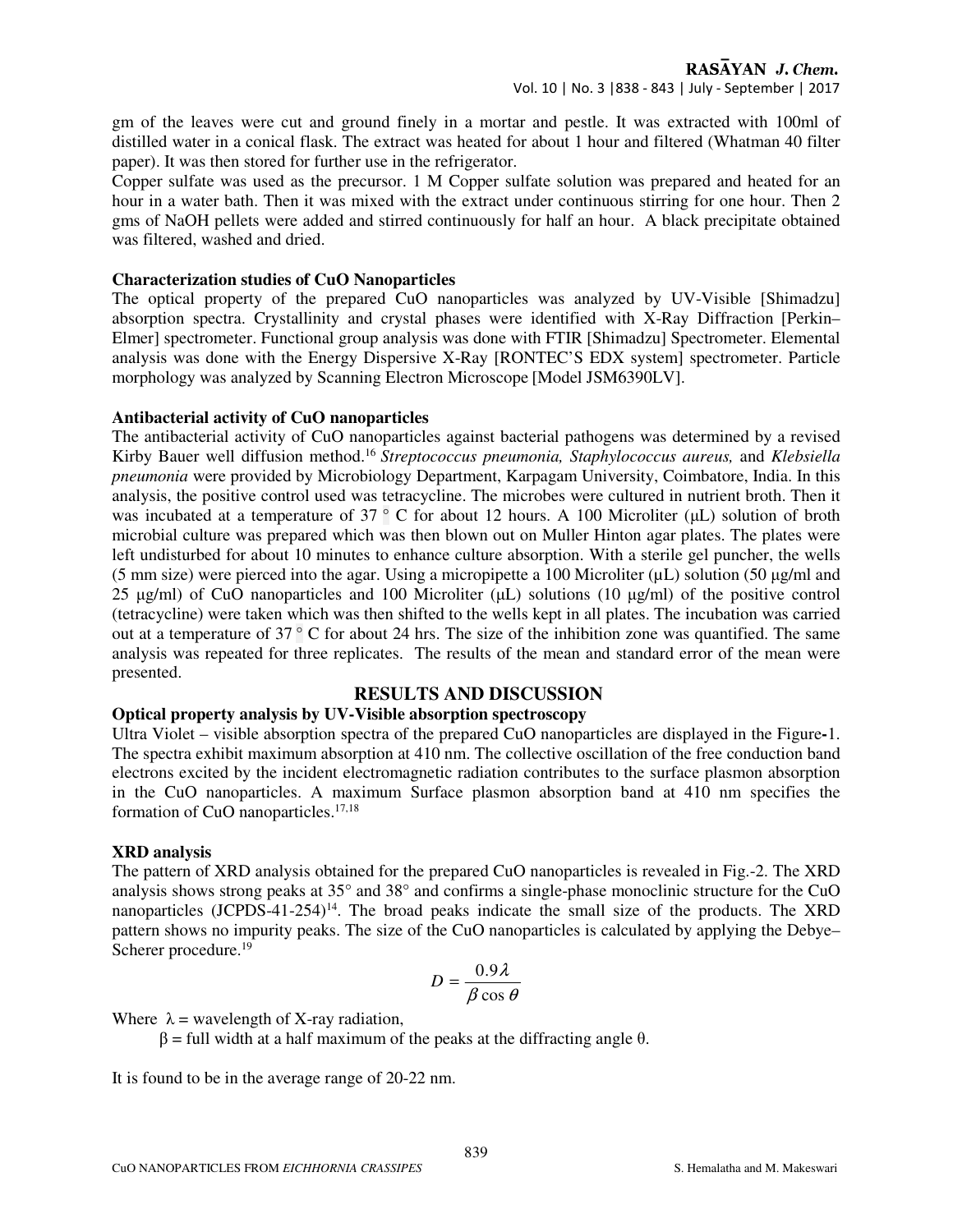RASAYAN J. Chem. Vol. 10 | No. 3 |838 - 843 | July - September | 2017



Fig.-1: UV–visible absorption spectra of CuO nanoparticles



Fig.-2: XRD spectra of CuO nanoparticles



Fig.-3: FTIR spectra of CuO nanoparticles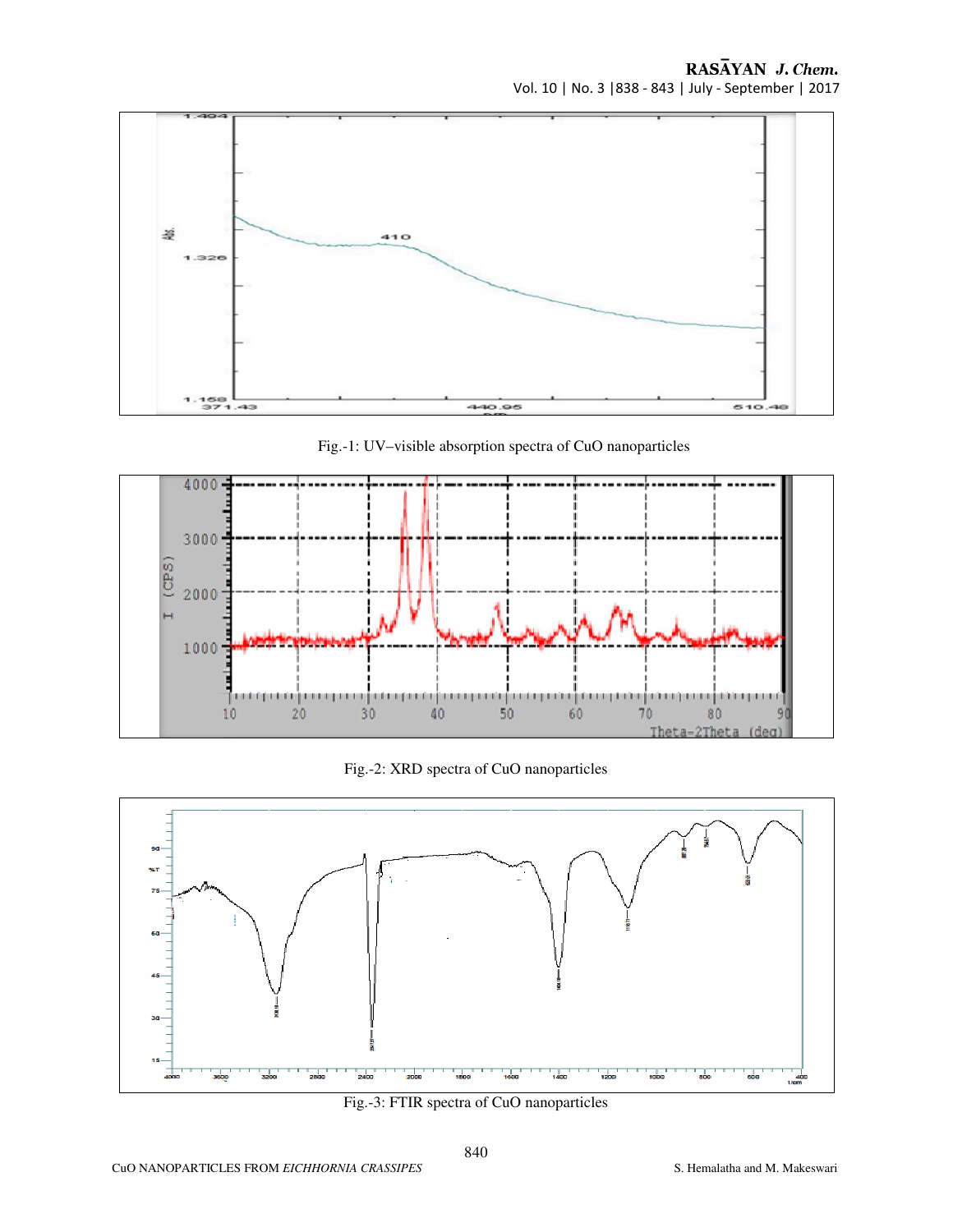#### **FTIR analysis**

The FTIR spectrum results are shown in the Fig.-3. This helps to know the biomolecules attached to the surface of CuO nanoparticles. The spectrum displays absorption bands at 3138 cm<sup>-1</sup> and 2347 cm<sup>-1</sup>. This is due to OH– and N-H stretching on the surface of the nanostructured CuO crystals. The band obtained at 1404 cm−1 specifies C-N stretching and the band at 1118 cm−1 indicates C-C-N bending. The peaks witnessed at 623 cm<sup>-1</sup>, 794 cm<sup>-1</sup> and 887 cm<sup>-1</sup> expresses the Cu–O stretching and indicates the formation of the CuO nanostructure.

### **EDX/SEM analysis**

The EDX Spectrum of the synthesized CuO nanoparticles is given in the Fig.-4. The percentage of elements present is given in the Table-1. The spectra show major peaks for Cu and O which confirms the synthesized CuO nanoparticles. It was also in accord with the synthesis of CuO nanoparticles from *Aloe barbadensis*. <sup>20</sup> The images obtained for SEM analysis is shown in the Fig.-5. From the SEM image, it is observed that the CuO nanoparticles had a well-defined morphology and are nearly spherical in shape.

| Tuble 1. I creening of crements from ED <sub>1</sub> , spectru |          |                 |            |                |            |
|----------------------------------------------------------------|----------|-----------------|------------|----------------|------------|
| Element                                                        | App conc | Intensity Corrn | Weight $%$ | Weight % Sigma | Atomic $%$ |
| OК                                                             | 79.17    | .2337           | 26.08      | 0.45           | 49.85      |
| Na K                                                           | 16.56    | 0.4412          | 15.25      | 0.53           | 20.29      |
| S K                                                            | 6.66     | 0.7876          | 3.44       | 0.16           | 3.28       |
| Cu K                                                           | 121.92   | 0.8972          | 55.23      | 0.56           | 26.58      |

Table-1: Percentage of elements from EDX spectra



Fig.-4: EDX spectra of CuO nanoparticles



Fig.-5: SEM image of CuO nanoparticles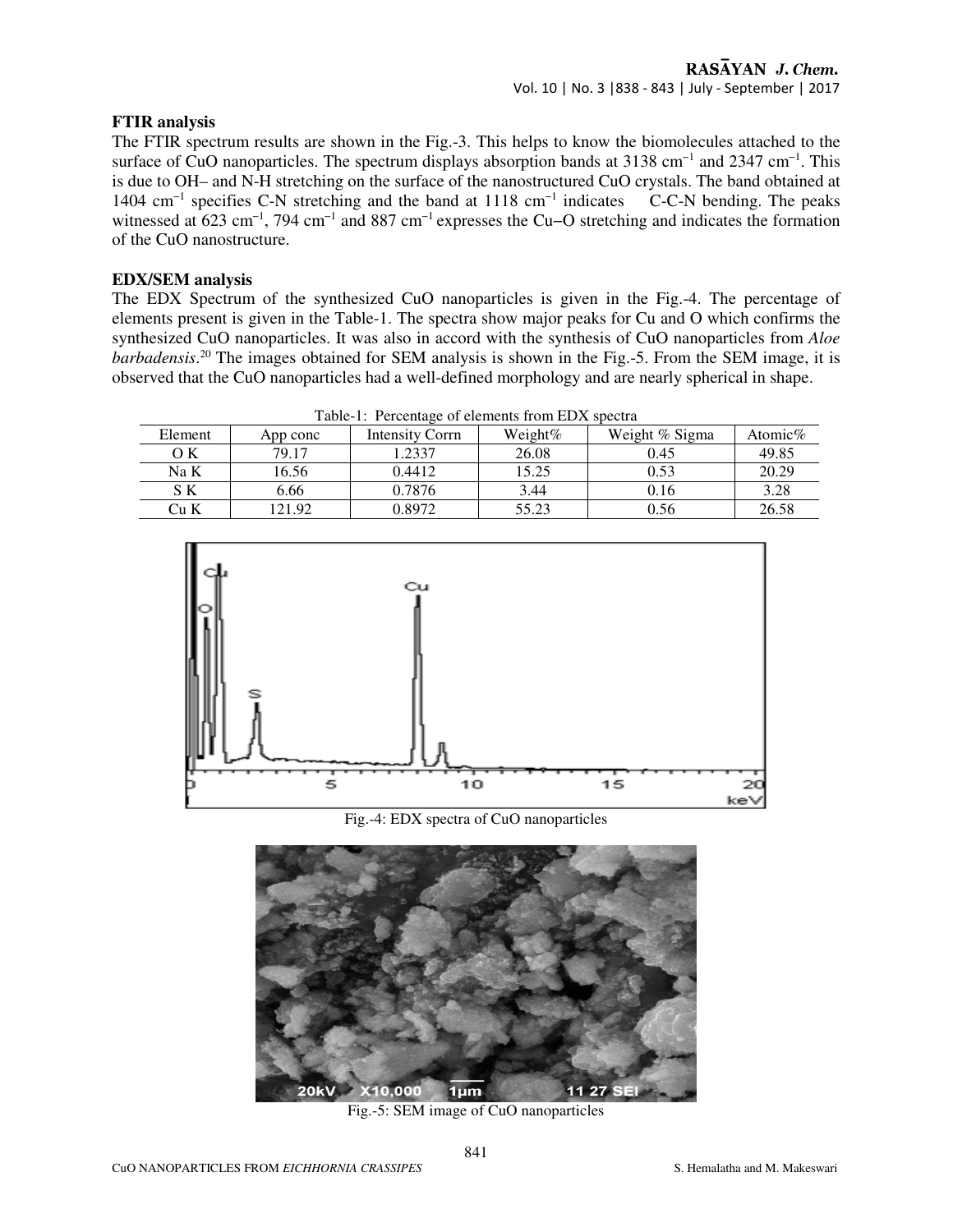### **Antibacterial activity of CuO nanoparticles**

The antibacterial activities of the synthesized CuO nanoparticles were shown in the Fig.-6. The results show highest inhibition zone for the bacteria *Klebsiella pneumonia* and the lowest inhibition zone for *Staphylococcus aureus*. It was observed that, the antibacterial activity was moderate in *Streptococcus pneumonia*. The results of this study were found to be almost equivalent with that of tetracycline. The inhibition of microorganism's growth using nanoparticles of 6 metal oxides (CuO, TiO<sub>2</sub>, MgO, CeO<sub>2</sub>, ZnO, and CaO) was reported in the literature. The studies indicated that metal oxide nanoparticles display remarkable inhibition on growth of pathogenic bacteria in a size-dependent method in the usual lighting environment.<sup>21</sup> Raghupathi et al. elucidated that there was an inverse relationship between antibacterial activity and size of the nanoparticles.<sup>22</sup>



Fig.-6: Antibacterial activities of CuO nanoparticles (A- 25 µg/ml, B- 50 µg/ml and C- tetracycline).

# **CONCLUSION**

Synthesis of CuO nanoparticles in a simple, eco-friendly and efficient method from *Eichhornia crassipes*  leaf extract using NaOH was reported in the current work. Aqueous extract of *Eichhornia crassipes* leaves has been used as reducing agent and also as a capping agent in the CuO nanoparticle synthesis. NaOH enhances the formation of CuO nanoparticles. Antibacterial activity of green synthesized CuO nanoparticles was performed. The CuO nanoparticles showed the highest inhibition at lowest concentration against pathogenic bacteria.

# **REFERENCES**

- 1. (a.)Renu Sankar, Perumal Manikandan, Viswanathan Malarvizhi, Tajudeennasrin Fathima, Kanchi Subramanian Shivashangari, Vilwanathan Ravikumar, *Spectrochimica Acta Part A: Molecular and Biomolecular Spectroscopy*, **121**,746(2014); (b.) Haritha Meruvu, Meena Vangalapati , Seema Chaitanya Chippada and Srinivasa Rao Bammidi, *Rasayan Journal of Chemistry*, **4**, 217(2011).
- 2. M. C. Daniel and D. Astruc, *Chem. Rev*., **104**, 293(2004).
- 3. K. Bogunia-Kubik and M. Sugisaka, *BioSystems,* **65**, 123(2002).
- 4. V. P. Zharov, J.-W. Kim, D. T. Curiel and M. Everts, *Nanomed.: Nanotechnol., Biol. Med*., **1**, 326 (2005).
- 5. S. S. Shankar, A. Rai, B. Ankamwar, A. Singh, A. Ahmad and M. Sastry, *Nat. Mater.*, **3**, 482(2004).
- 6. (a.) B. Ankamwar, C. Damle, A. Ahmad and M. Sastry, *J. Nanosci. Nanotechnol.*, **5**, 1665(2005); (b.)Varahalarao Vadlapudi , Mohan Behara and M.Nagalakshmi Devamma, *Rasayan Journal of Chemistry*, **7**, 219(2014).